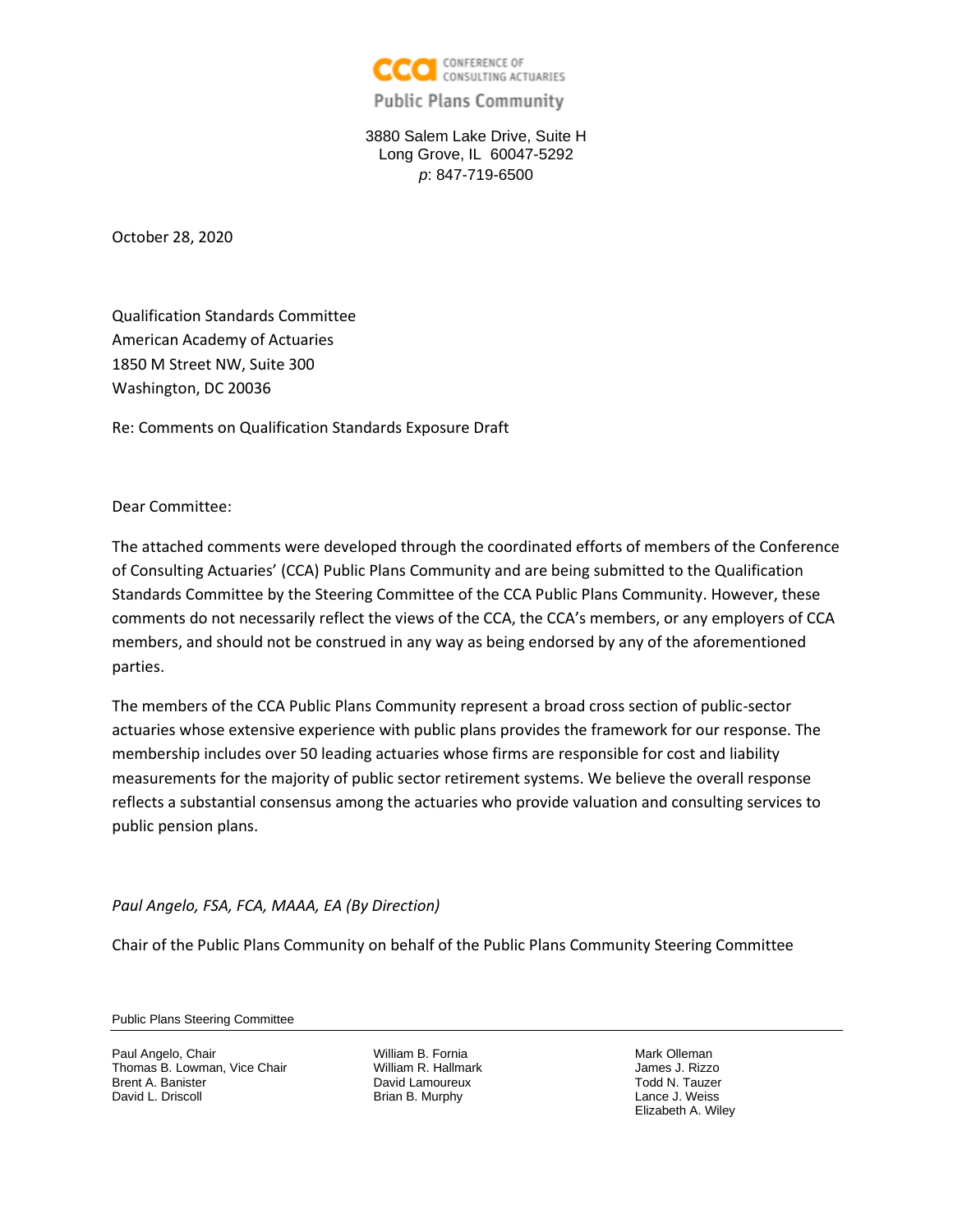

## **Public Plans Community**

3880 Salem Lake Drive, Suite H Long Grove, IL 60047-5292 p: 847-719-6500

October 28, 2020

Qualification Standards Committee American Academy of Actuaries

Re: Comments on Proposed Revisions to the US Qualification Standards

Dear Committee:

We, the Steering Committee of the Public Plans Community of the Conference of Consulting Actuaries, have reviewed the recently released exposure draft of proposed revisions to the Qualification Standards (including Continuing Education Requirements) for Actuaries Issuing Statements of Actuarial Opinion in the United States.<sup>1</sup> As practicing actuaries in the United States, we know the value of the Qualification Standards and recognize the need to periodically refine these standards to help assure they remain relevant, appropriate and meaningful. We appreciate the opportunity to comment upon the proposed changes, and, in particular, wish to respond to the second of your questions regarding Enrolled Actuaries.

With the proposed revisions, the Qualification Standards would provide that an Enrolled Actuary who is not a Member of the Academy and does not have a designation from the SOA or CAS would be deemed to meet the Basic Education and Experience Requirements of Section 2.1 with respect to the issuance of SAOs mandated by ERISA. Further, the Enrolled Actuary would be qualified to issue SAOs that cover topics not mandated by ERISA provided the actuary met 2.1(c) and 2.1(d) of these Requirements. In many cases, this would allow the Enrolled Actuary who has sufficient and appropriate experience to issue SAOs for non-ERISA pension plans.

We note that when an Enrolled Actuary is issuing ERISA-mandated SAOs, the actuary is subject to disciplinary action by the JBEA for any disregard of professional standards. However, when the actuary issues a non-ERISA SAO, the JBEA does not have jurisdiction. In fact, in the case of an actuary whose sole credential is enrollment by the JBEA , there is no actuarial organization with jurisdiction over such matters, since the actuary does not belong to the AAA, the SOA, the CAS, or any of the other organizations that has adopted the Revised Code of Professional Conduct as of January 1, 2001 ("the Code of Conduct"). We are concerned that the proposed revisions would provide such an actuary (who also meets only the

 $1$  These comments were developed through the coordinated efforts of members of the Conference of Consulting Actuaries' (CCA) Public Plans Community and are being submitted by the Steering Committee of the CCA Public Plans Community. However, these comments do not necessarily reflect the views of the CCA, the CCA's members, or any employers of CCA members, and should not be construed in any way as being endorsed by any of the aforementioned parties.